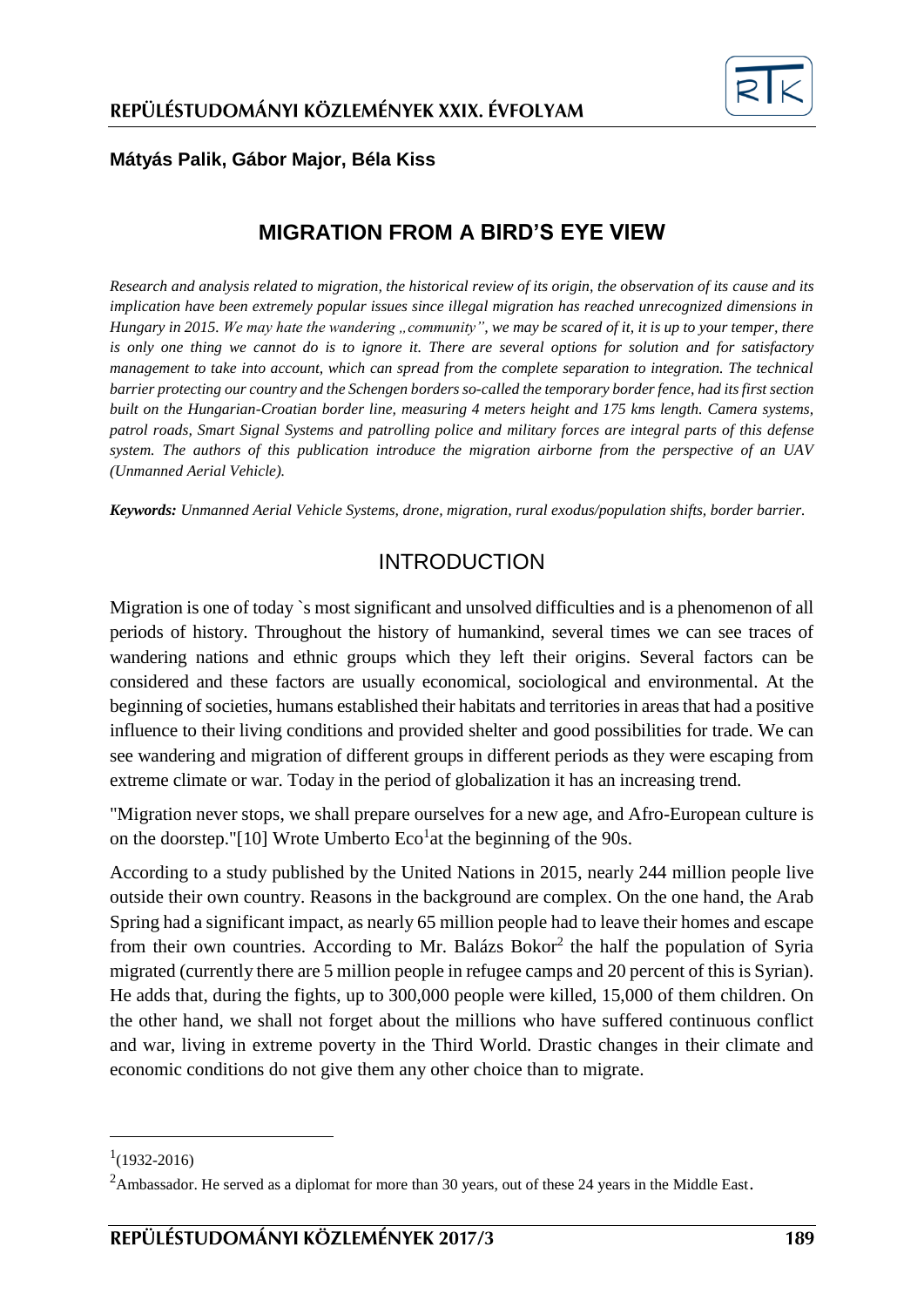Irrespective of when it happens, it seems that wandering still appears to be an option for smaller or larger ethnic groups, as the tool of escape. The pace of the exodus at a given time depends mostly on border crossings. Perfect border control is a nearly inextricable task for the involved authorities. Migration is a natural phenomenon, which cannot be stopped by political or military tools, in the same way that we can`t stop the water flow in a river, but we can regulate. Rolling waves must be kept in their channel. Groups prepared to erupt must be monitored and if intervention is needed, we have to keep them under control. To achieve this task, many tools and possibilities of border management, immigration policing and intelligence services are available, however execution always depends on the technical standards of the current period.

Beyond the description of some aspects of migration the authors present the ongoing Hungarian defence procedures and, as a feasible solution, they explain the possibilities of airborne tools in this cat and mouse game. Unmanned aerial vehicles have appeared in several aspects of our daily life, and they offer us a great variety of applications. Imagination only imposes limits on tasks that are feasible for them, their technical possibilities does not.

# ASPECTS OF MIGRATION

Before we start to examine the appearance of  $UAV/UAS<sup>3</sup>$  technologies and their tasks with regard to migration it may be useful to review the methods, aspects and risks of this ongoing rural exodus. It is interesting to examine the migration in details.

Today, one of the most frequently used words in internet search engines, is migration. We can find millions of results, and also several libraries can be filled with books of academic studies, and research documents examining the basic theory of migration. "According to some, migration established or formed individual states and whole nations, or it destroyed them. In this context, Hungarian conquest also can be translated as migration, same as the establishment of the majority of the United States. Israel may have been formed due to a particular population shift and the existence of Liberia in Africa is the outcome of a so called repatriation process" [\[11\].](#page-12-1)

Referring to figures highlighted in figure 1, it can be stated that in 2015 every ninth person in 1000 worldwide was a migrant.

Nation-states, depending on their political and economic structure, handle the challenge of migration in a different manner. In addition, the US have strengthened migration policy recently and supported Mexico with significant millions of dollars for preventing migrants of reaching the US border. On the one hand, US established 1,100 Km of border fence between 2006 and 2010 in critical areas of its borders with Mexico concerned by heavy migration. The European Union also faced larger or smaller waves of migration over the past 25 years. "The increased number of migrants can be explained by the changes of power relations. On the one hand, after the collapse of the bipolar world order and the termination of its discipline effect, numbers of smaller local conflicts and crises appeared to regulate forced migration. Relevant examples are the Syrian and Libyan civil wars. Referring to statistical information, these two conflicts have

<u>.</u>

<sup>3</sup> Unmanned Aerial Vehicle/Unmanned Aerial System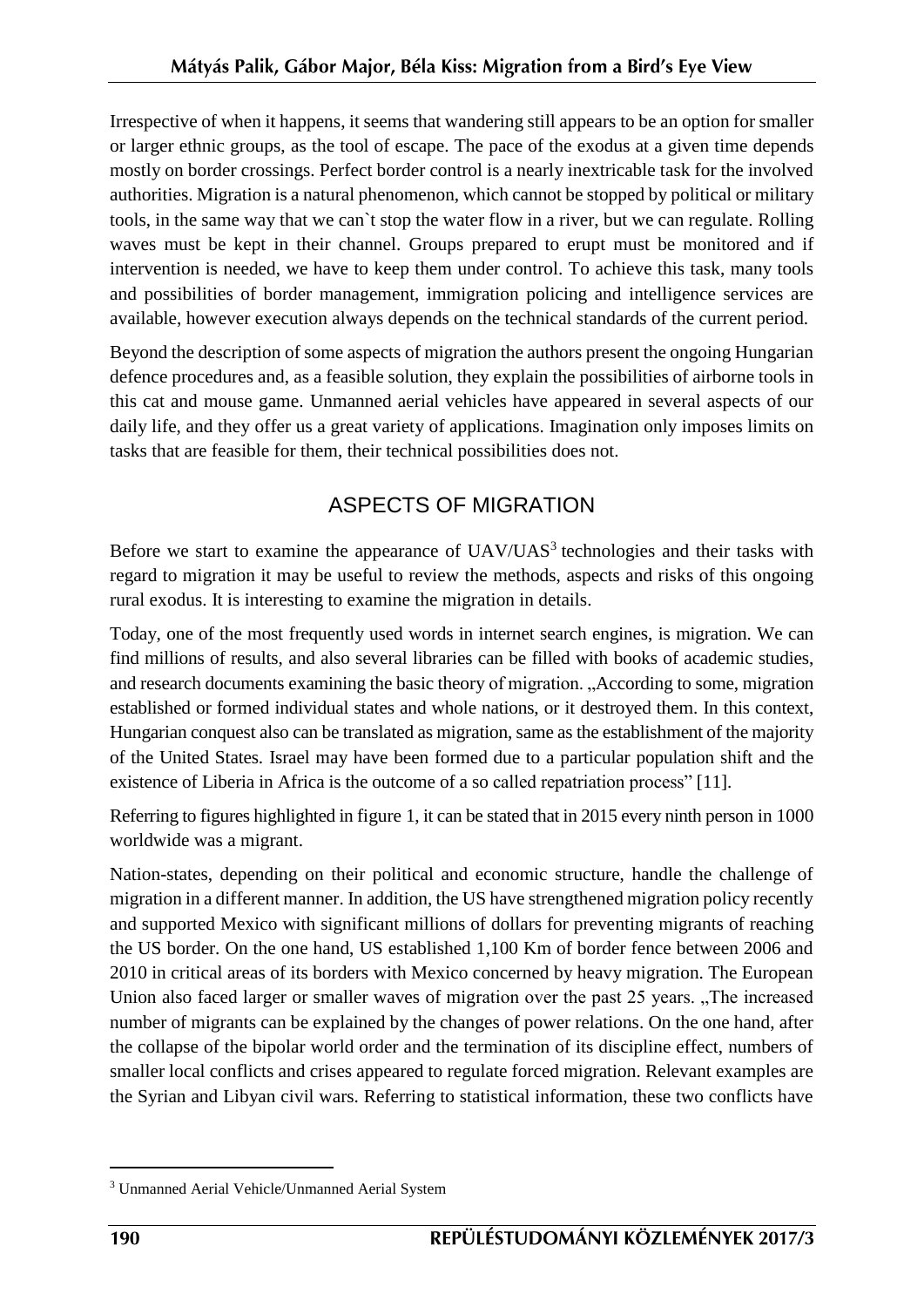a significant role in the development of the migrant crisis in Europe in 2015 and could have a significant role in its handling too" [\[1\].](#page-12-2)



Figure 1. The global number of refugees per 1,000 people in the world [12]

Since wandering has got several aspects, guiding principle can be a motive, a state border, a motivation, legality or the period of residence. Authors summarize these principles in the table (figure 2) below.

| <b>Type of migration</b>                              | <b>Essential factors</b>                             |
|-------------------------------------------------------|------------------------------------------------------|
| external or internal (in-country or international)    | Concluded with or without crossing state border      |
| Inbound or outbound (emigration or immigration)       | Determination by the direction of wandering          |
| Individual or mass (collective)                       | Numbers or dimension of participants                 |
| Freedom based or violence based (voluntary or         | The possibility of freedom of movement               |
| obligatory)                                           |                                                      |
| Periodic or enduring (temporary or permanent          | Temporarily or permanent                             |
| goal, primary or secondary)                           |                                                      |
| Economic, political, ecologic or cultural             | Better quality of life, security reasons             |
| Controlled or uncontrolled (legal or illegal, regular | Taking into account the rules and regulations of the |
| or irregular, registered or not)                      | host country and the acceptance of these rules,      |
|                                                       | residence without legal status                       |

Figure 2. Types of migration and its essential factors [13].

In short, we can say that migration is an individual activity, which can turn into a social phenomenon. It occurs if at least one of the reasons detailed in figure 2 above exists, and implemented by huge numbers of people.

It have shown up primarily in connection with The Paris, Berlin, Madrid, Barcelona and Nice terror attacks that terror acts and their increased risk are fundamentally related to the intensified migration. National security experts, journalists, media actors and politicians are still having continuous arguments if there is any significant relation between illegal migration and the incursion of terrorism?

There is no exact answer to this question. We can have our judgement, but first we have to analyse several data appropriately. What is needed is to know the number of migrants and the number of terror attacks committed. The comparison of these numbers referring to a period of time can give us a determinant figure.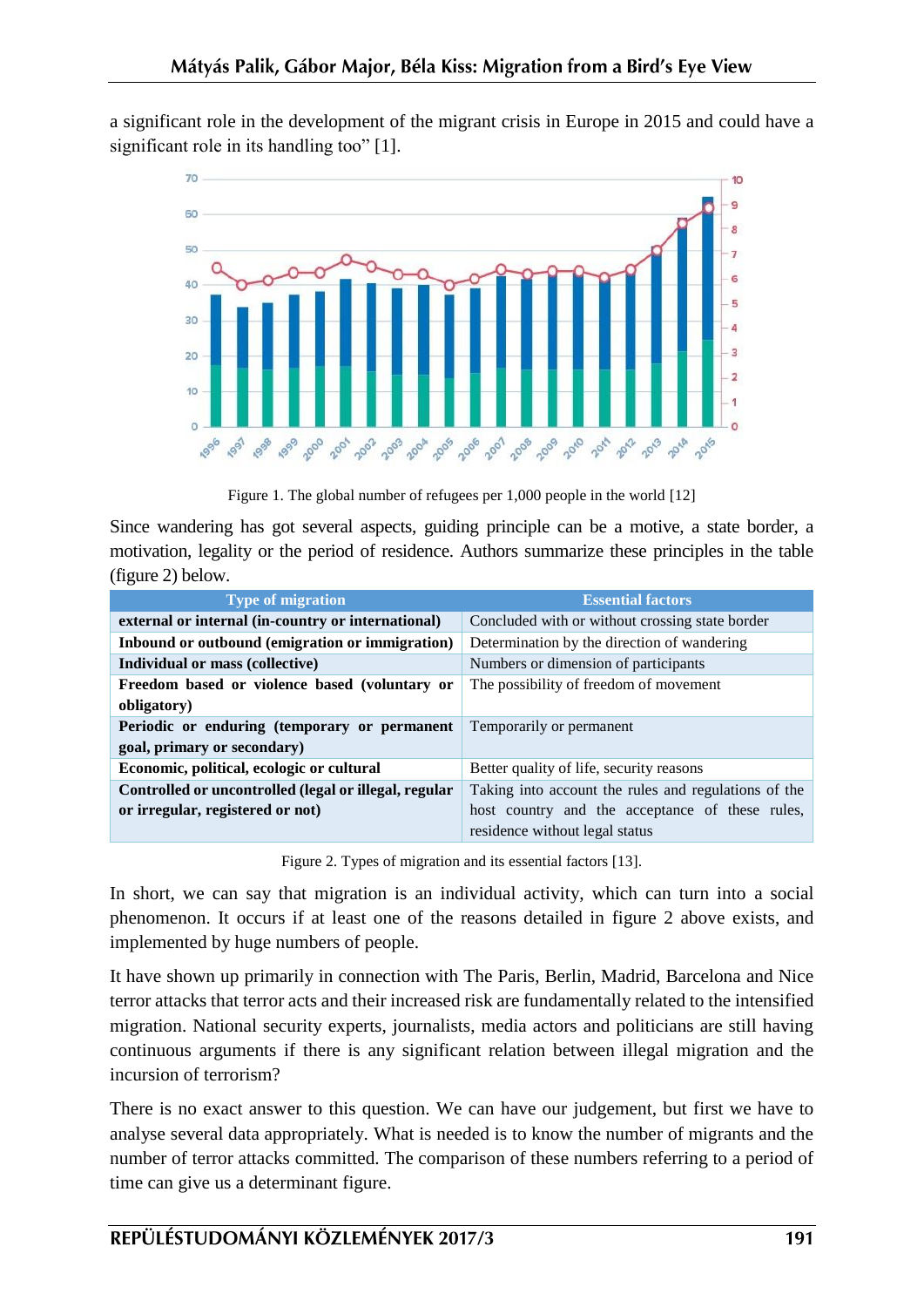

Figure 3. Evolution of migrants [14]

As we look back in time to the nadir of the migration diagram, we can see that the number of terror acts worldwide was 1,159 in 2004, in 2011 we can see 5,000 perpetrations, 11,952 in 2013 and 16,818 terror acts were registered in 2014. If we compare the trend of global migration with the evolution of terror acts in the last 25 years (figure 3) we can see that there may be some particular connection between these numbers. Concerning the evolution of migrants the increase was not more than 40%, but on the other hand the number of terror acts increased in the same period with 1,350% [\[9\].](#page-12-3)

The next aspect of migration is the determination of wandering routes. The possible existing alternatives of reaching Europe are clearly highlighted in figure 4. Because of its relevant efficiency, the route highlighted with blue is used the most frequently. The main barriers of the shortest route to approach are the existence of natural barriers, malignant and armed guerrilla groups and man-made barriers such as technical barriers (border fence). To accomplish long term preventive function to technical barriers we have to guard them. Guarding of technical barriers will be introduced by the authors in the next chapter.



Figure 4. The Balkan route [15]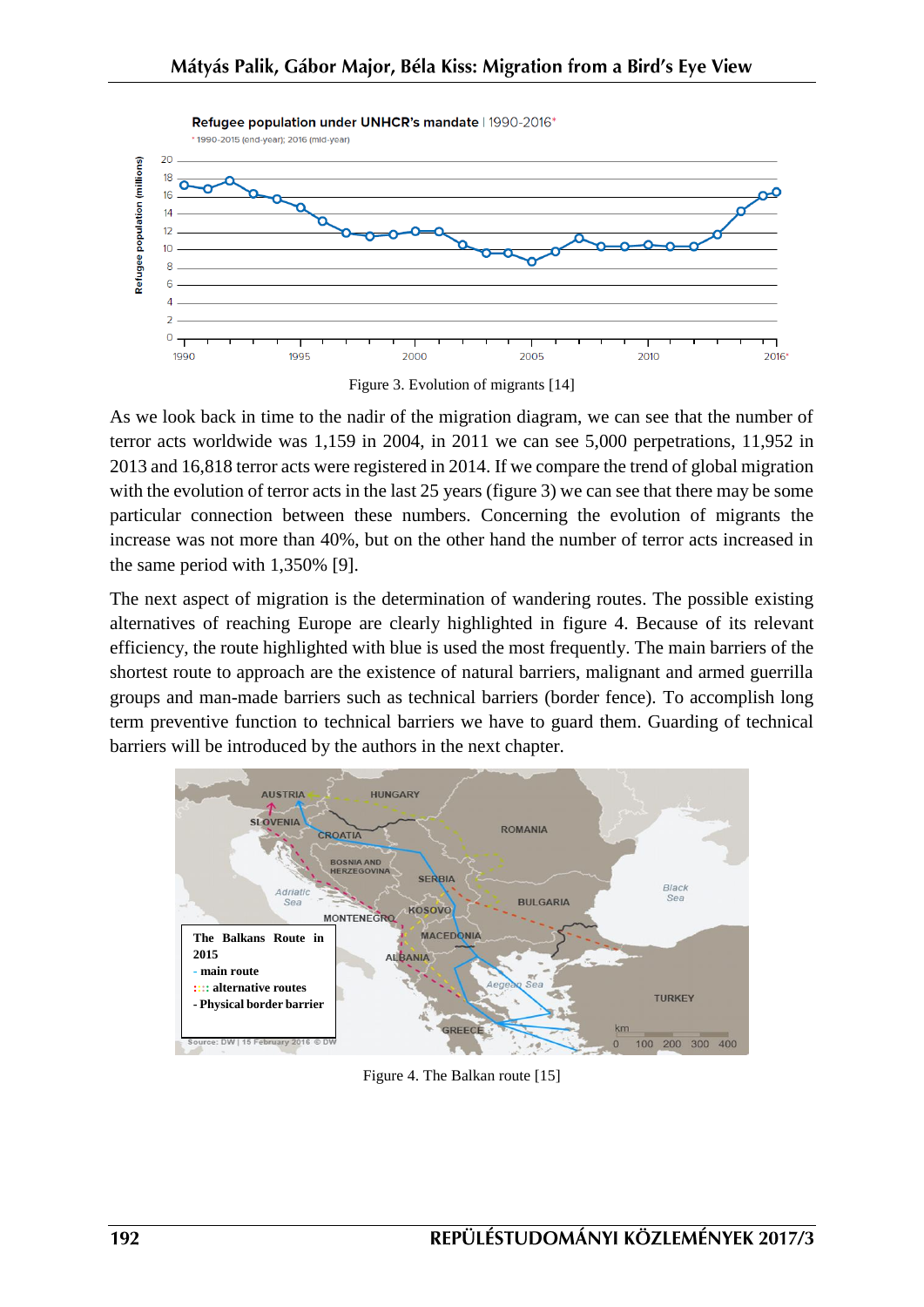## THE INSTRUMENTS OF DEFENCE

The expression **European migration crisis** was used first in April 2015 when 5 boats sank while they were transporting migrants to Europe across the Mediterranean Sea. During the disaster nearly 1,200 people died. Probably, these unfortunate migrants were escaping from the war dispersing and broadening in the Middle East, especially from Syria. As the result of the horrible accident the European Union launched first Operation Triton and then the EU Navfor Med operation. In the framework of these operations EU tripled the budget to control the shores of the Mediterranean. Thanks to these naval operations thousands of lives have been saved. During this period FRONTEX<sup>4</sup>, whose main task is to protect and control the Schengen borders, was rescuing migrants arriving by sea with a considerable number of ships and boats, because every night, just in August 2015 alone and just in the Aegean, hundreds of boats tried to cross the sea. Since 2015, migrants have arrived on the territory of the EU through three main routes. They used the Central Mediterranean route via Malta and Italy, the Eastern Mediterranean route by via Greece and the Aegean Sea and the Western Balkan route by via Hungary. According to the increased migratory pressure thousands of people crossed state borders without any check and control. Their aim was to enter the European Union, mainly Germany. The first EU border section immediately after the border of Greece was the Hungarian border, which is also the external border of the Schengen area. Whilst in 2014 altogether 42,700 people applied for asylum, in 2015 this number exceeded 57,000. In the EU whole, this number exceeded 753,000 as it is highlighted in figure 5.



Figure 5. Numbers of asylum applicants within the European Union in 2010–2015 [16]

The government of Hungary, to mitigate the increasing migratory pressure and to keep illegal border crossing under control, decided on 17 June 2015 to close the 175 km long Hungarian–Serbian green border section. The first step taken was to build a 1.5–2 meter high border fence called technical border barrier as an instrument to avoid illegal border crossings. The engineering units of the Hungarian Defence Forces used metal poles fitted with 3 lines of

1

<sup>&</sup>lt;sup>4</sup> European Agency for the Management of Operational Cooperation at the External Borders of the Member States of the European Union (Frontex)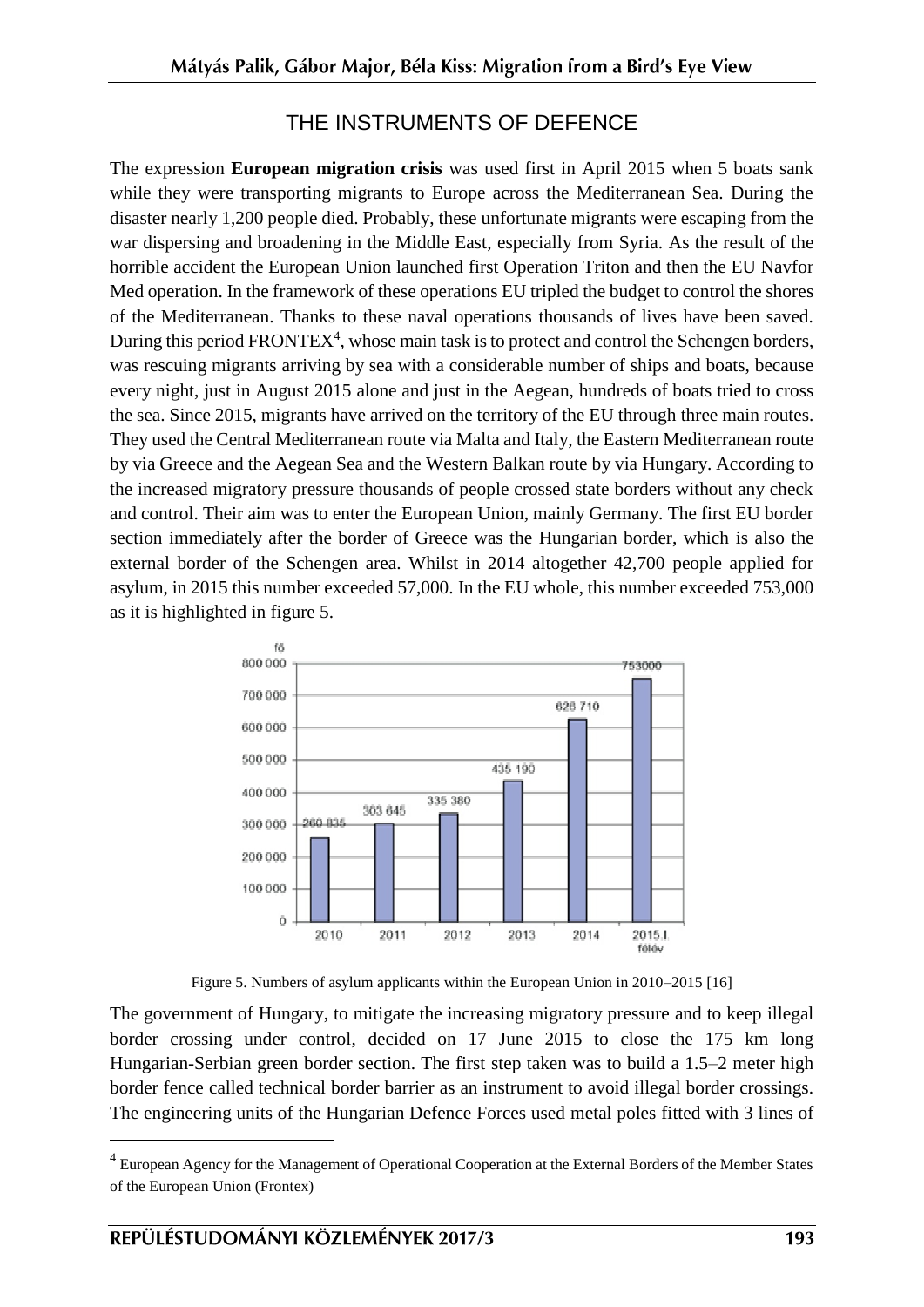(NATO standards) barbed wire to achieve the desired result. In addition, under the command of police forces, units of the Hungarian Defence Forces started also to patrol together with the police. The implementation of border defence tasks consisted of 3 main duties. These were technical (vehicle) and infantry patrols, high-stand observation and air patrolling. In parallel with the establishment of this technical border barrier the construction of an additional three meters high wired fence also started to strengthen the defence capabilities of the already deployed first defence line. This defence line was called Temporary Border Fence (TBF). There was also a need to modify the legislative environment in force, because, according to Hungarian law, crossing or destroying the technical border barrier was only an administrative offence. On 4 September 2015, the National Assembly of Hungary adopted law CXL 2015, whereby the destruction or illegal crossing of the technical border barrier constitute a criminal offence which may be sanctioned with immediate expulsion.



Figure 6. construction of Temporary Border Fence started on the Hungarian border [17]

After the closing of the Hungarian-Serbian green border line a decision was made to also close the Hungarian-Croatian green border line. Following this decision of the government on 16 October 2015 the establishment of a new 41 km technical border barrier was started. Moreover, the relevant legislation was also modified, new border management rules came into force, which involved the physical defence system of the 3 liner NATO rapid deployable barbed wire.

After having the technical border barrier established the number of illegal border crossings decreased, from four to eight thousand daily to a few dozens. There was scope for further progress by the already established technical border barrier, because human traffickers found out the weak points of the barrier and helped migrants pass through to Hungary by cutting the defence wire. Due to the lack of EU management of the migration crisis it was also expected that further hundreds of thousands will leave their countries to reach the EU. In August 2016, a further fence line was started on the Hungarian-Serbian border line, which integrated a surveillance and security system. By the beginning of 2017 the smart fence plant highlighted on figure 7 had also been deployed. This Intelligent Signalling System (ISS) is also equipped with thermal cameras, night vision equipment and video cameras. ISS is a technical system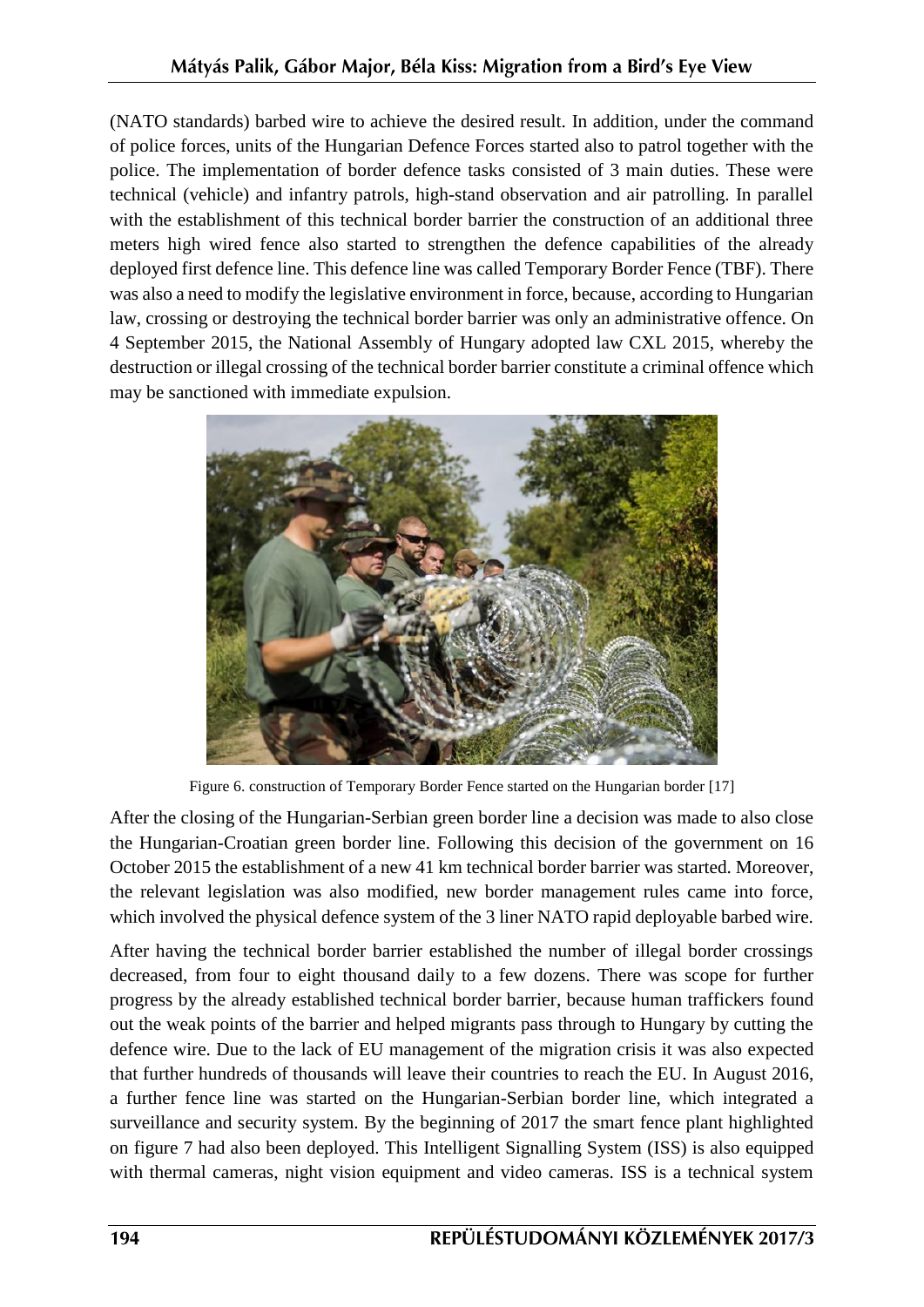which operates with and detects restricted voltage impulses. Sabotage of the system triggers an alarm which is detected in the Command Control (CC) centres established for this reason in police headquarters. After the evaluation of these alarm signals actual patrol forces of the Ministry of Interior and the Ministry of Defence<sup>5</sup> were tasked. The second line of fence is equipped with such enhanced technical substance that makes it significantly difficult to cut through it. Manoeuvre and service paths have also been constructed, which improved the rapid and professional intervention in the prevention of illegal border crossings.



Figure 7. Intelligent Signalling System (ISS) [18]

Transit zones established by the border line have a significant role in the defence system. Migrants arriving with an application for asylum can present their documents here, and upon arrival they are briefed in their native language on their rights and obligations. The policy of transit zones is regulated in Regulation (Ministry of Interior) 3/2017(III.23.). Transit zones are operating 24/7 and staff members of the Immigration and Asylum Office (IAO) are responsible for processing the asylum applications. "National security checks of asylum applicants are an integral part of asylum procedures in Hungary. Unfortunately, neither in Hungary nor in other countries it can`t be completely guaranteed that people dangerous to national security can be identified in the early phase of the procedure. Links between national security and asylum can hardly be examined, which depends mostly on the equipment used, technical resources and financial conditions of various administrative departments." [\[5\]](#page-12-4) During the asylum procedure applicants are interrogated, fingerprints and photograph are taken too. Thanks to this procedure it can be partly identified which asylum applicant is recorded by the authorities in connection with terrorism or other crimes. It is important to maintain an atmosphere of trust with the asylum applicants to obtain information on possible dangerous and suspicious people.

Amongst the establishment of the technical and physical defence to manage the migration crisis and to avoid illegal border crossing, it was also essential to develop a legal background for the required defence policy. On 31 July 2015 the government Regulation 213/2015 (VII.31.) was

1

<sup>&</sup>lt;sup>5</sup>Ministry of Interior and the Ministry of Defence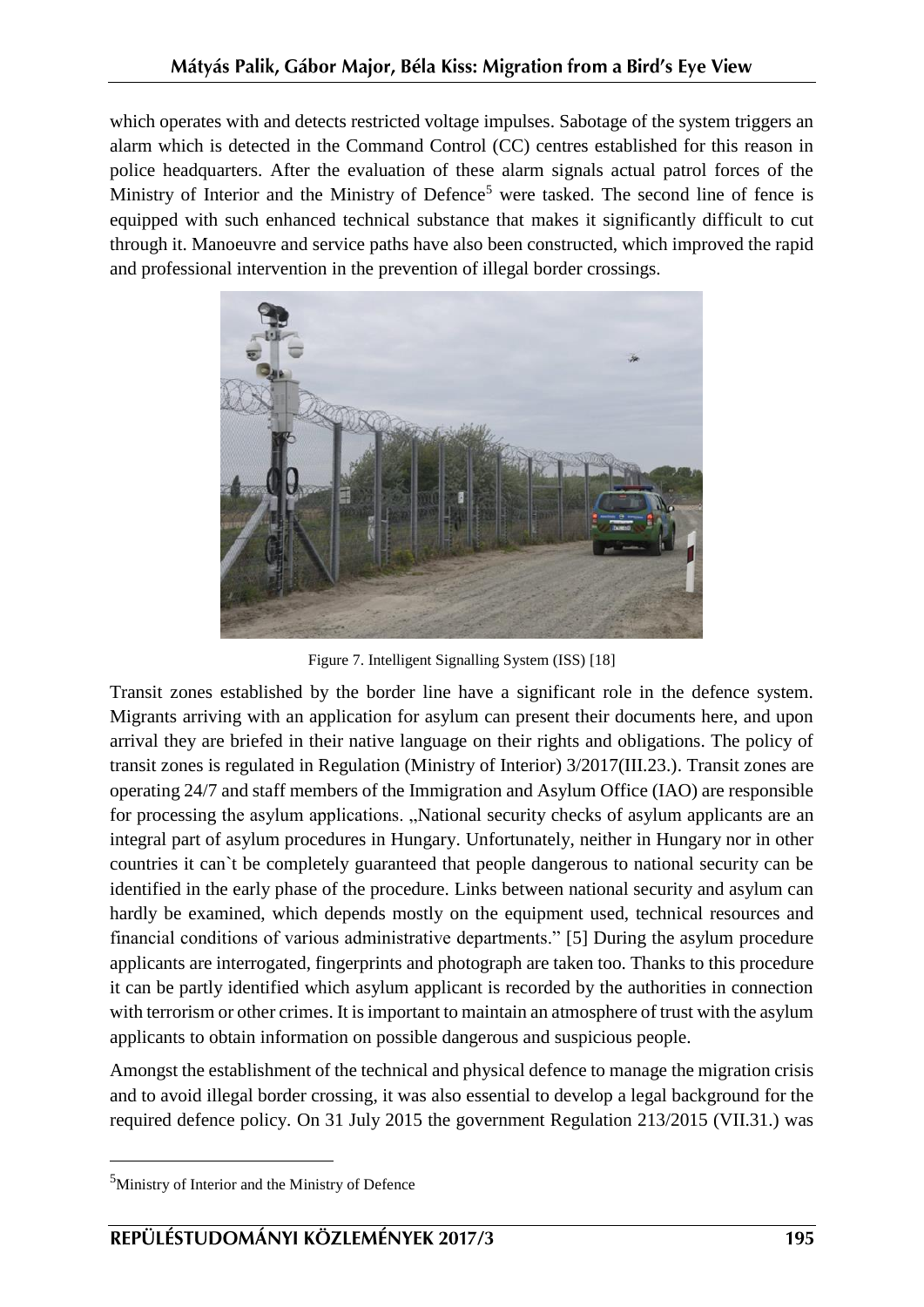published in the Hungarian Official Journal to promote conditions for uninterrupted work during the construction of the fence. Under legislation, unauthorized access to the construction site, hinder of works or to control an unmanned aerial vehicle in its air space is punishable and incur a financial penalty.



Figure 8. The border from a bird`s eye view [19]

Controlling a UAV is a proven practice used by human traffickers to assist illegal migrants before and also after the adoption of the legislation to locate and deceive weak areas of the border defence system. To avoid damages to the border fence and to be able to sanction illegal border crossings the rules of crime have been adopted in law CXL2015. According to paragraph 352/A and 352/B of the Criminal Code of Hungary, damages caused to the border fence and illegal border crossing have become a criminal offence. Following the law amendments adopted by the Parliament in the first quarter of 2017 the restricted legal border barrier came into force. The legislation made it clear that asylum applicants have to issue their applications in the transit zones established by the border line in Hungary, and they have to wait for the result. It also regulated that illegal migrants caught by authorities inside the country have to be moved back to the border fence and have to be escorted out of the country.

Information and data on the wandering and location of migrants gathered during aerial reconnaissance have an essential role in the framework of border defence, because airborne, as it is highlighted in figure 8, a much greater area can be examined in much less time. Aerial reconnaissance tasks at the Hungarian-Serbian border line are carried out by the helicopters of the HDF 86th Szolnok Helicopter Base and the police. The purpose of these control flights is to check the integrity of the border fence and to reconnoitre and report abandoned camps of migrants and their movement. The quality of execution of this duty depends largely on the terrain conditions and on the weather. Depending on these two factors the altitude of the helicopter can be between 15 and 300 meters and its speed between 0 and 200 Km/h. Due to this excellent flight characteristic, like just hanging static on a low altitude, perfect observation can be obtained. Personnel involved in the aerial reconnaissance task is on continuous standby, so they can be alerted 24/7. In case of need, they are not just capable to execute reconnaissance tasks, but also capable to execute transport tasks. Because of this, there is a chance to supply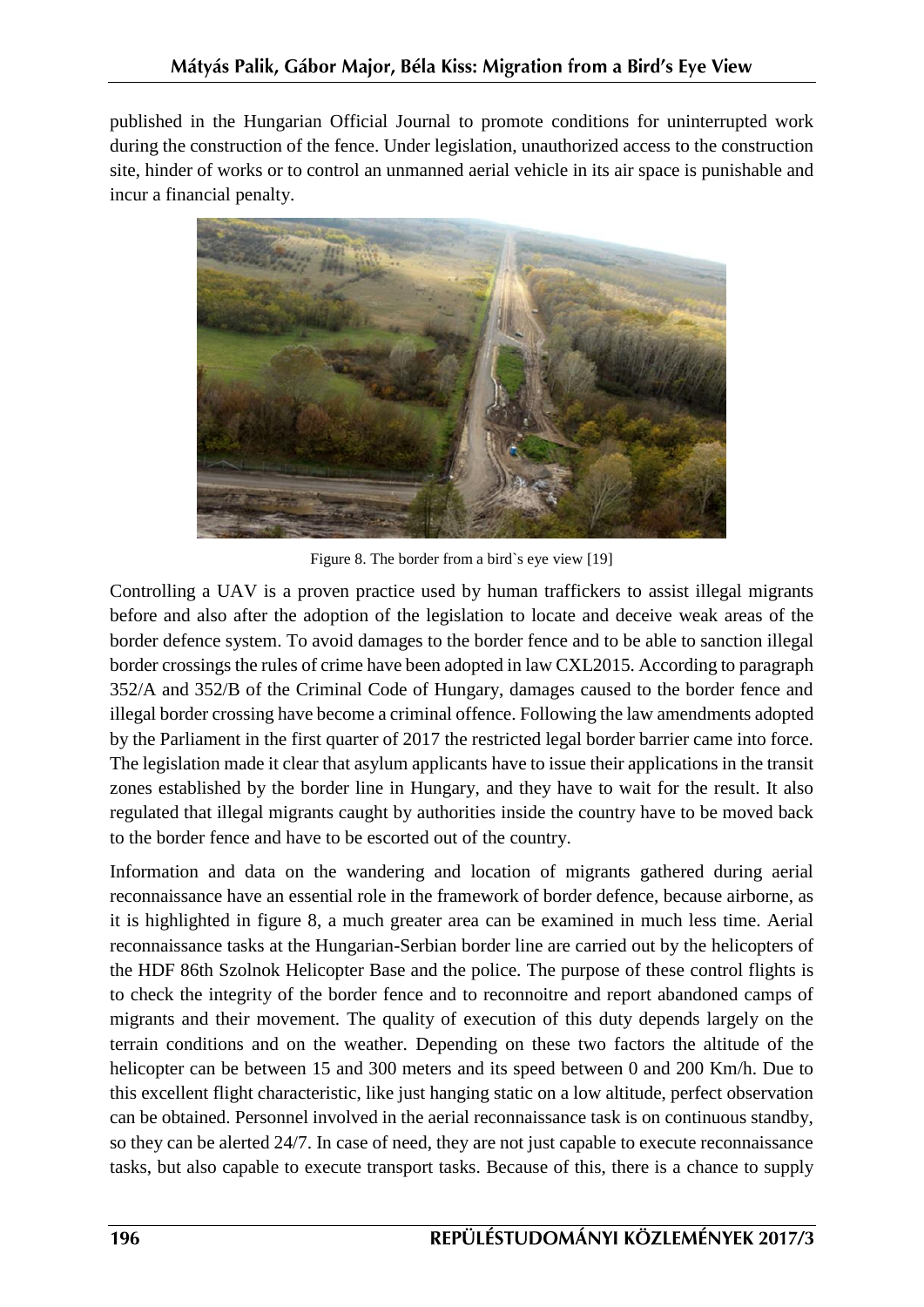logistic or human reinforcement within a short time to areas that are difficult to reach by vehicle. The only disadvantage of aerial reconnaissance flights is their efficiency, because helicopters can perform their duties only with a very high operating cost.

We think that aerial reconnaissance duties can be much more cost-effective by using unmanned aerial vehicles in parallel with the partial or total replacement of helicopters.

## THE POTENTIAL OF UNMANNED AERIAL SYSTEMS IN MIGRATION

The application of UAV/UAS to execute reconnaissance duties on the border of a specific country is not new. The US applied drones with testing intents to check its borders at the beginning of the 2000s. However, at that time operational costs of this technology did not make it possible to deploy this system for border defence tasks.

Due to the technical evolution of the last decades this issue is topical again, because unmanned aerial systems went through a great evolution and continuous improvement, even turbulent. Several types exist, such as fixed wing, rotor driven and even flapping-wing (ornithopters). One type can fly faster than the speed of sound, one weighs only a few grams and one is capable to depart with several tonnes of take-off mass, one can only fly a few hundred meters from its base of operation and other types are capable to fly across the continents. They can fly autonomously or can be remotely controlled by a human, or it can be a combination of both. Common feature of these constructions is the necessary presence of technical personnel [\[7\].](#page-12-5)



Figure 9. Deployable command centre [20]

Considering the above, it is not surprising that not just regular forces dealing with border defence such as the HDF and the police prefer this tool, but also human traffickers looking for advancements in illegal migration prefer this technical equipment. An advantage of applying UAV/UAS during the execution of border reconnaissance duties is the relatively low operational cost, and in addition it gathers a significant quantity of information. After the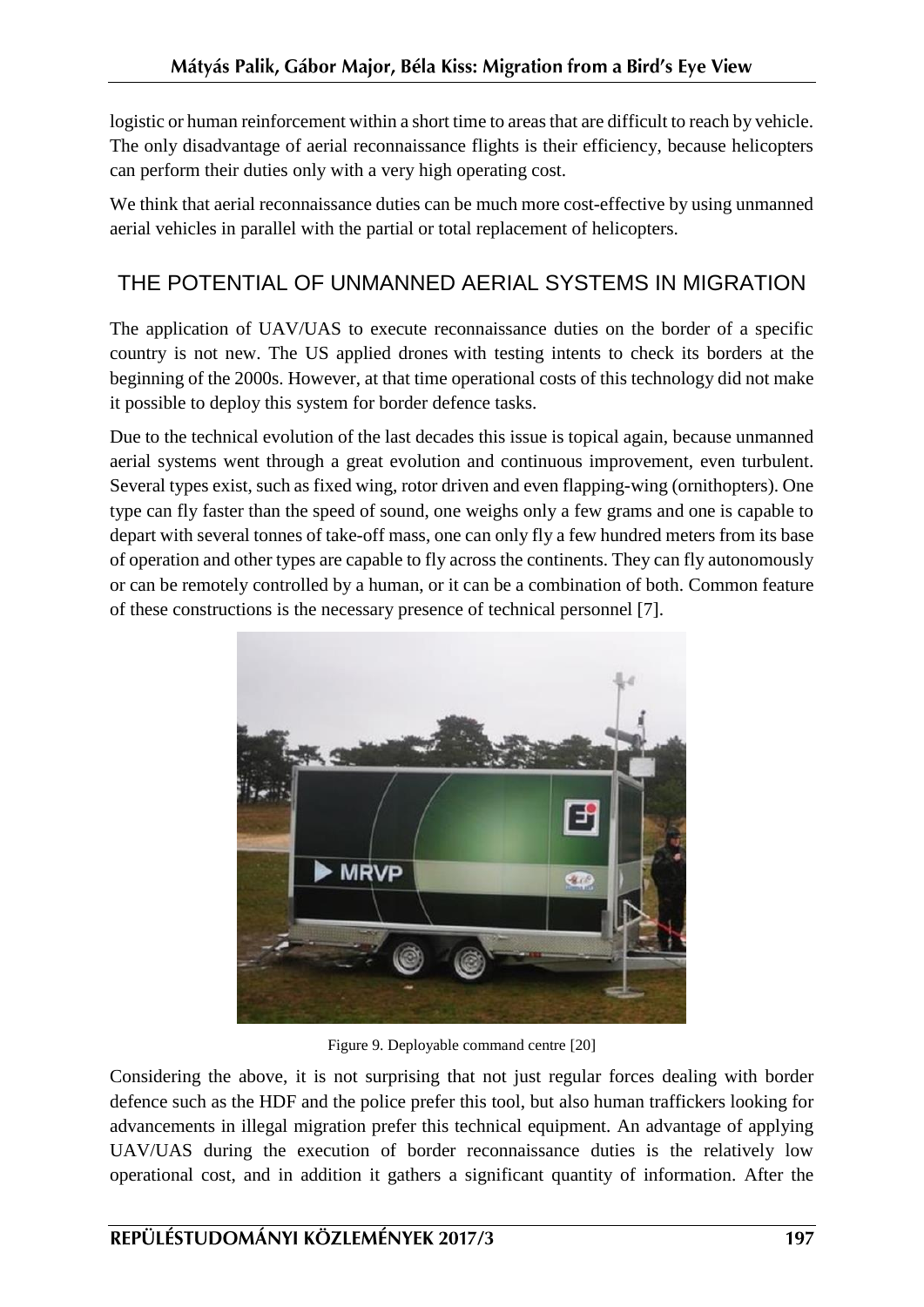construction of the border fence the National Directorate General for Disaster Management and the Hungarian Defence Forces carried out frequent aerial reconnaissance with UAVs in critical areas. They provided particular assistance if the terrain was complicated, where monitoring of migrants who arrived on the border to cross it illegally, was difficult, because of specific landmarks such as buildings or wooded strips. According to international regulations and law in force, it is not possible under any circumstances to fly across the border line.

The current system of border defence could be expanded with a 24/7 UAV air traffic control service. The mission of this service is to provide aerial reconnaissance information to the personnel involved in border defence tasks. Controllers and a control centre may be deployed in existing Border Defence Bases and in the deployable command centre highlighted in figure 9. Type and flight parameters of unmanned aerial vehicles on duty may depend on the actual patrolling exercise.

"Requirements imposed to unmanned aerial vehicles used in the field of safety technology are usually common (there may be specializations in specific sectors of industry): in case of human controlling the connection between the control panel and the drone has to be established securely to avoid external disturbance, interception (cyber tapping) or override. In case of an autonomously operated UAV it has to sense the discharge of the battery and has to fly back to the recharge station. In case of unexpected discharge of the battery a safe route must be used to avoid a crash on humans or critical systems or system components. Recorded pictures, if any have to be handled in accordance with the privacy act and in accordance with the regulations of the respective industrial sector.["\[4\]](#page-12-6)

However, with regard to privacy, we have to emphasise data protection, that the problem is not related to the use of these unmanned aerial vehicles, but to adjustable accessories with atypical data management capabilities equipped on them. The biggest difference in data management and processing is that this tool is capable to collect data and information about everything within its sight, and even in case of its intended use it may represent a breach into people's private sector. This horizon compared with the previously used tool's horizon, is remarkably wide and can be adjusted rapidly. If there is no related regulation (contrary to a camera applied on a helicopter or a permanently deployed private security system) it can track moving people or objects without unnoticed. Anyway, this ability is the focal point during the execution of border defence activities. By using this new technology, the controller can easily execute an undercover observation, because the size of the aerial vehicle enabling the observation is very small [\[6\].](#page-12-7)

UAV controlling stations may be able to manage patrol duties and aerial control within their area of operation. Control of aerial vehicles can be executed by direct human control or by preprogrammed and pre-edited routes. The feature of autonomous aerial systems, "contrary to human controlled ones, is that during their whole flight they execute their tasks according to the memory pre-loaded into the programme package of the onboard computer. All basic data required for the flight to manoeuvre the UAV on the appropriate route with the appropriate profile and with the simultaneous operation of onboard systems are stored in the onboard computer" [\[2\].](#page-12-8)

A UAV participating in the task is adaptable with video recording and simultaneously transmitting video systems. Autonomous, pre-programmed, patrolling UAVs can be equipped with camera systems that can recognize thermal signs by video analytics, they can acknowledge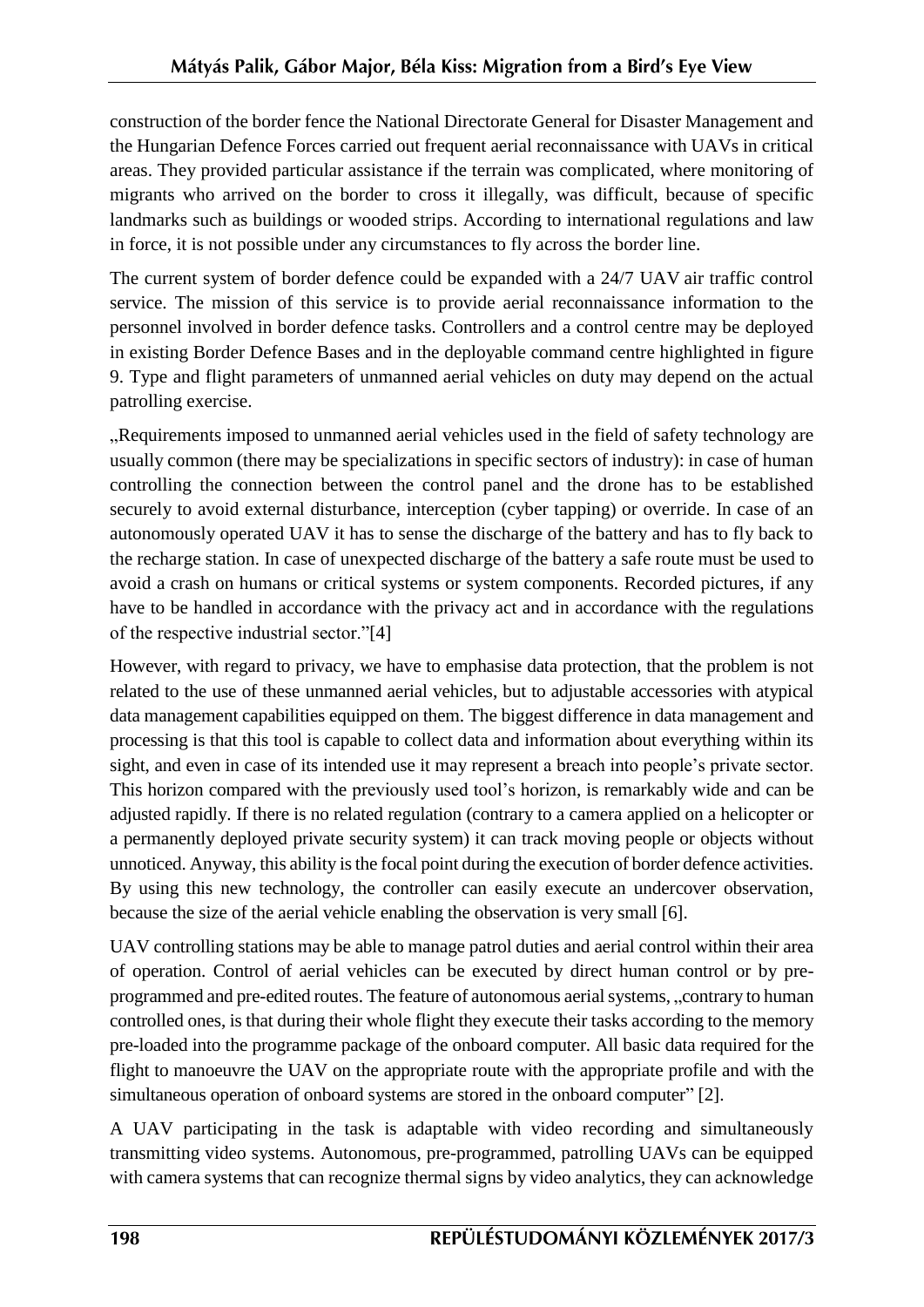human body's thermal imaging highlighted on figure 10 and they can send an alarm to the control centre automatically. Identification is possible from 16 pixels / meter. From this distance it can be determined if the person is armed or not. After the alarm the controlling personnel of the UAV can inform the relevant police patrols and can continue the manually controlled reconnaissance and analysis of the affected area. In addition, the UAV can supervise, and record police measures taken against illegal migrants. Use of these aerial vehicles may be great assistance against illegal migrants, who enter Hungary by damaging the temporary border fence and those who are already inside the country.



Figure 10. 23 meters: 84 pixels resolution [21]

Such equipment can be very useful in the search and exploration of these migrants, because it is capable to develop airborne reconnaissance in a relatively large area in a very short period of time. Information acquired by using this method may increase the efficiency of search and exploration and improve chances to have wanted people arrested. If correctly programmed UAS is capable to sense and to react to the low level of its battery. In case of reaching the preprogrammed minimum level of the battery, the UAS may return to its base, where its recharge might be technically possible with wireless connection and without any human intervention. Autonomous UAV returning to base can be replaced automatically without any human intervention with a UAV prepared for a mission. Continuity of aerial reconnaissance activities can be ensured by applying this method and human resources planned for the actual guarding activities can be reduced. The operational cost of UAVs is only a fraction of the cost of aerial reconnaissance operations executed by helicopters.

## **CONCLUSION**

As an overall conclusion we can say that migration is almost as old as humanity. However, we should not to be surprised of the reactions of people, because dramatic growth or decrease of societies can cause significant disturbances. Today, several armed conflicts and climate change force people to leave their countries. In addition, a significant number of economic migrants depart to find better living conditions, primarily aiming advanced civilizations such as the United States of America or the European Union. In 2015, partly because of the Arab Spring and the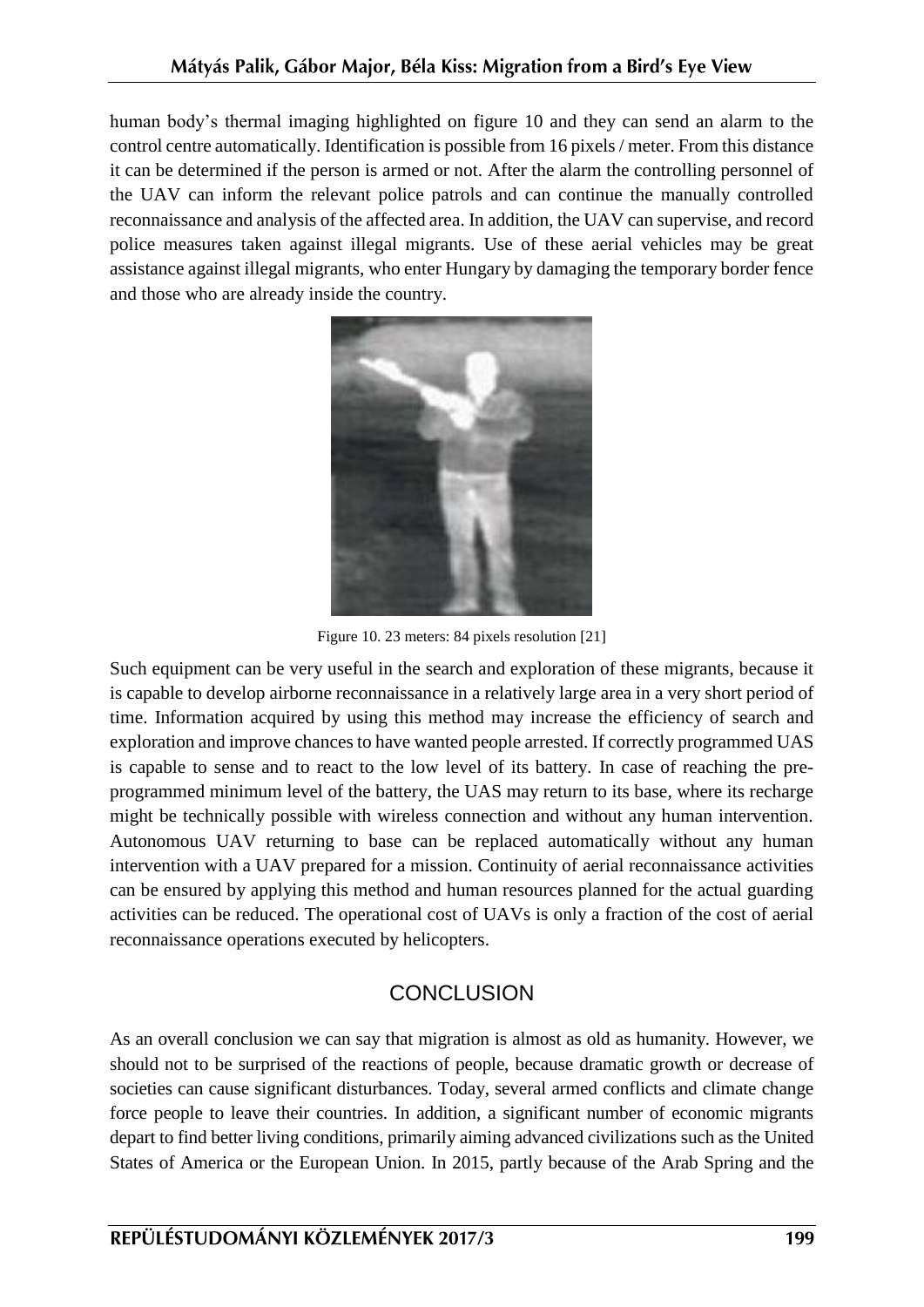Syrian war, hundreds of thousands of refugees of war reached the border of the European Union on the three main routes described earlier in this article. On a daily basis, tens of thousands of migrants arrived in Hungary from Greece by using the Eastern Mediterranean route and crossing the border illegally. To manage the situation the Hungarian government took the decision to establish a physical barrier first on the Hungarian-Serbian and then on the Hungarian-Croatian border section. Besides the construction of a physical defence, all required legislations have also been established. These regulations can enforce successful execution of border defence duties and tasks and prevent illegal border crossing. Beside the police forces, the personnel of the Hungarian Defence Forces was also assigned to border defence duties, to serve in joint patrols. The lack of a common European approach has made it clear that other hundreds of thousands of migrants and refugees will aim countries of the European Union, so the Border Fence has been consolidated. Due to the related political decision an Intelligent Signalling System (ISS) with integrated guarding and defence component has also been established. Other state actors also have a significant role in border defence duties. Their helicopters execute aerial reconnaissance and monitoring tasks. Thanks to their activities, reconnaissance of large areas can be executed in a short period, which supports infantry and technical patrols during the execution of their defence duties. UAVs also present a great support. Their application gathers a significant amount of information with regard to the position, numbers and movement of illegal migrants. They can be used above difficult and intensely covered terrain.

The already established border defence system can be integrated with a **24/7 Air Traffic Control Service** that consists of aerial vehicles and their controllers. The service could execute 24/7 airborne reconnaissance, control and patrolling of the border line. It also can support tasks of search and exploration related to illegal border crossings. Unmanned aerial vehicles and systems may carry out their duties without any human intervention. They may execute their patrols on pre-programmed routes and with appropriate technical equipment applied, like infra camera, facial recognition tool, they can send alarm signals on potential threat sources such as thermal signals of humans. Air Traffic Control Service integrated with UAV/UAS may increase the efficiency of the border defence. It can greatly contribute the exploration success of illegal migrants and can partly expand actual helicopter reconnaissance. Due to these positive effects significant cost-efficiency can be obtained.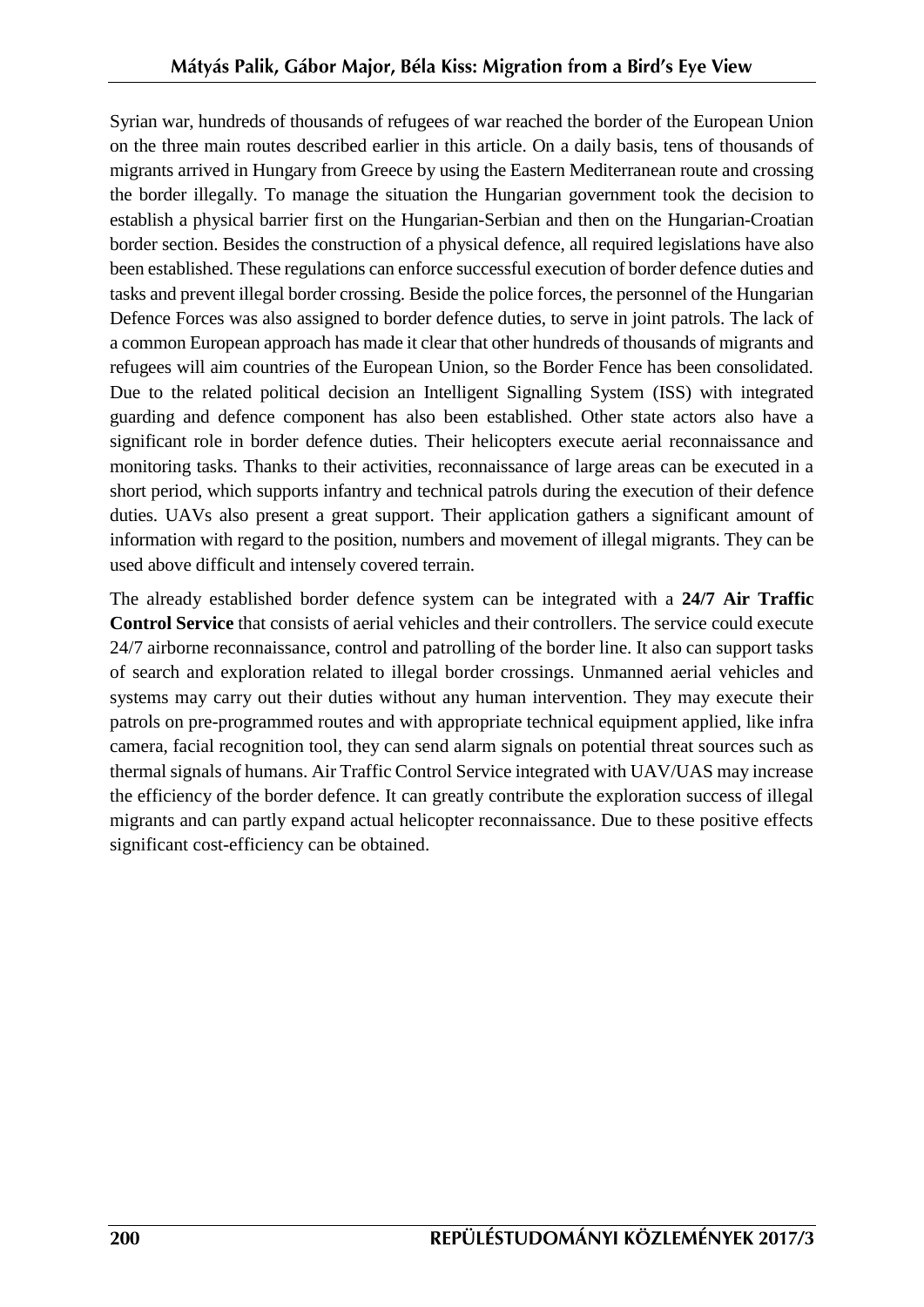#### **REFERENCES**

- <span id="page-12-2"></span>[1] Balla József, Christián László, Farkas Ádám et.all.: Magyarország és a 2015-ös európai migrációs válság. Dialó Campus Kiadó, Budapest, 2017. page.10.
- <span id="page-12-8"></span>[2] Dr. Palik Mátyás (szerk.): Pilóta nélküli repülés profiknak és amatőröknek, Nemzeti Közszolgálati Egyetem, Budapest, 2013. page. 90. ISBN 978-615-5057-64-9
- <span id="page-12-9"></span>[3] HautzingerZoltán-HegedűsJudit-Klenner Zoltán: A migráció elmélete Nemzeti Közszolgálati Egyetem, Budapest, 2014. pages 7-19. ISBN 978-615-5305-54-2
- <span id="page-12-6"></span>[4] Kovács Tibor, Viplak Armand Máté: Drónok a biztonságtechnikában. Hadmérnök, Budatest, 2017. XII. Évfolyam 2. szám. page 8. ISSN 1788-1919
- <span id="page-12-4"></span>[5] Magyar Helsinki Bizottság: A menekültvédelem jövője Magyarországon. Magyar Helsinki Bizottság, Budapest, 2017. page 41.
- <span id="page-12-7"></span>[6] Major Gábor: Ésszerű szabályozás vagy tiltás, avagy mit lehet kezdeni a drónokkal? Repüléstudományi közlemények XXVII. évfolyam, 2015. 1. szám, page 169. HU ISSN 1789-770X
- <span id="page-12-5"></span>[7] Major Gábor: Etikus-e a drónok használata? Honvédségi Szemle 144: page 100. HU ISSN 2060-1506
- [8] Mózes II. könyve[: http://szentiras.hu/RUF/2Móz40.](http://szentiras.hu/RUF/2Móz40)
- <span id="page-12-3"></span>[9] Ritecz György: A migráció trendjei – és ami mögötte van. p.119. REGIO 24. évf. (2016) 2. szám page 109- 139. <http://regio.tk.mta.hu/index.php/regio/article/view/115> (downloaded: 02 Nov 2017)
- <span id="page-12-0"></span>[10] UmbertoEco: Gyufalevelek, Európa Könyvkiadó, 2007. page 9. ISBN9789630784115
- <span id="page-12-1"></span>[11] Vö.: Halász István: A nemzetközi migráció és a közigazgatás. Budapesti Corvinus Egyetem, Budapest, 2011. page 5
- [12] UNHCR: Global Trends Forced displacement in 2015.(page 6.) http://www.unhcr.org/576408cd7.pdf
- [13] Prepared by the author on the basis of the following publication: Hautzinger-Hegedűs-Klenner: A migráció elmélete [\[3\]](#page-12-9)
- [14] UNHCR Mid-Year Trends 2016, p.5. (http://www.unhcr.org/statistics/unhcrstats/58aa8f247/mid-yeartrends-june-2016.html)
- [15] http://www.dw.com/en/more-than-one-refugee-route-through-the-balkans/a-19056768
- [16] Tóth Pál Péter: Az Európai menekültválság (page 63) [http://demografia.hu/hu/letoltes/publikaciok/Toth-Pal-](http://demografia.hu/hu/letoltes/publikaciok/Toth-Pal-Peter/Toth-Pal-Peter-Az-europai-menekultvalsag.pdf)[Peter/Toth-Pal-Peter-Az-europai-menekultvalsag.pdf](http://demografia.hu/hu/letoltes/publikaciok/Toth-Pal-Peter/Toth-Pal-Peter-Az-europai-menekultvalsag.pdf)
- [17] Magyar Nemzet: Nincs más megoldás, mint a határzár. [https://mno.hu/belfold/mazsok-elnok-nincs-mas](https://mno.hu/belfold/mazsok-elnok-nincs-mas-megoldas-mint-a-hatarzar-1308850)[megoldas-mint-a-hatarzar-1308850](https://mno.hu/belfold/mazsok-elnok-nincs-mas-megoldas-mint-a-hatarzar-1308850)
- [18] MTI: Nincs áram a kerítésben. https://www.lokal.hu/2017-05-belugyminiszterium-nincs-aram-a-keritesben/
- [19] Búz Csaba hadnagy: A határ madártávlatból. http://www.honvedelem.hu/cikk/60523\_a\_hatar\_madartavlatbol
- [20] Rátonyi Krisztián Ferenc: Pilóta nélküli repülők a Magyar Honvédségben. file:///C:/Users/hirfonokseg/Desktop/2013-2-51-Ratonyi\_Krisztian\_Ferenc.pdf
- [21] Oktel Kft.: Thermal camera. http://oktel.hu/szolgaltatas/kamerarendszer/hokamerak/